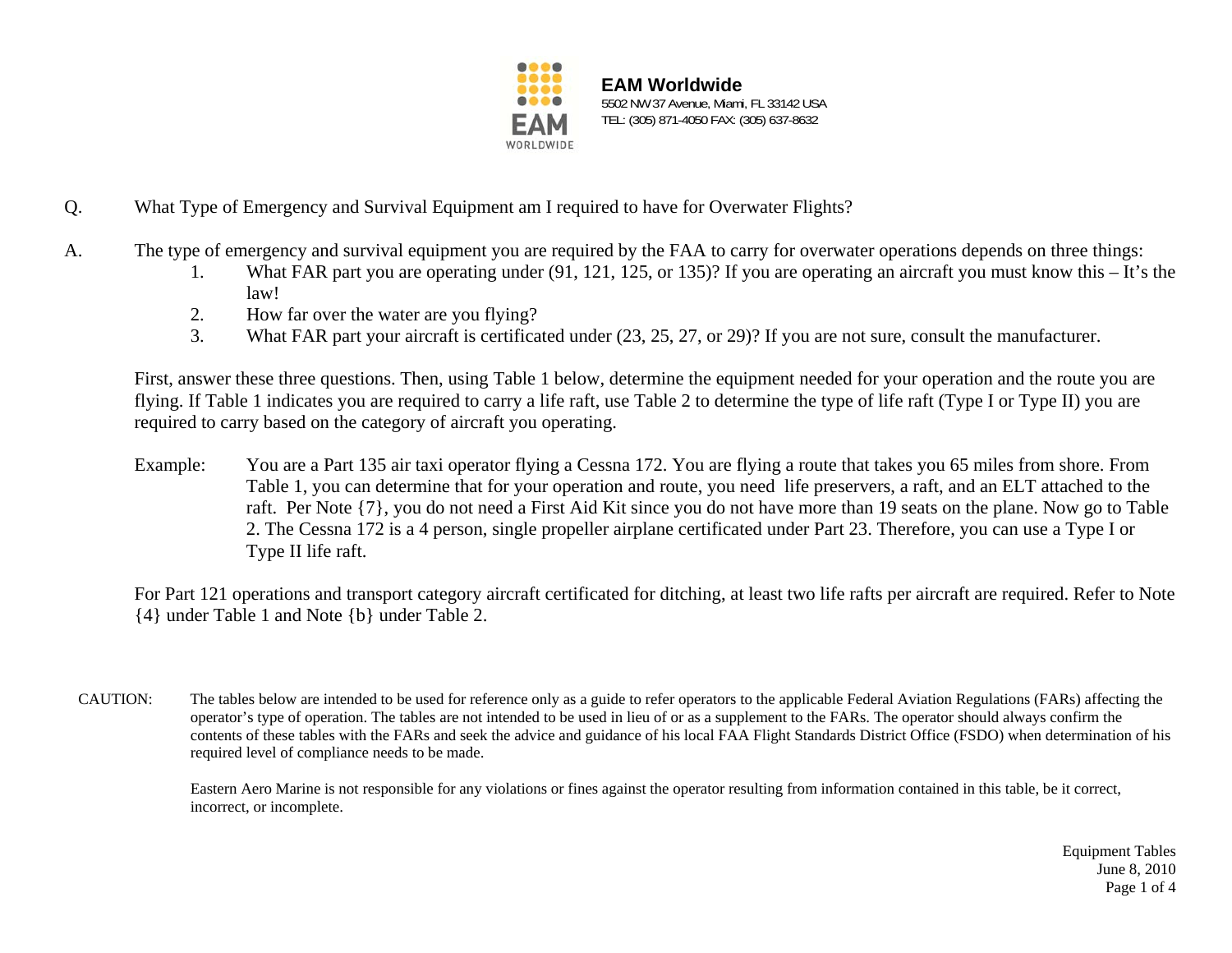| <b>Type of Operation</b>                 |                                                  | <b>Overwater Operations</b>                |                                   |                                                                                 |                                                               |                                                                                 |                                                               |  |
|------------------------------------------|--------------------------------------------------|--------------------------------------------|-----------------------------------|---------------------------------------------------------------------------------|---------------------------------------------------------------|---------------------------------------------------------------------------------|---------------------------------------------------------------|--|
| <b>Operating</b>                         | <b>Description</b><br>of<br><b>Operation</b>     | 0-50 Miles                                 |                                   | <b>Extended Overwater Operations /8/</b>                                        |                                                               |                                                                                 |                                                               |  |
| <b>Under</b><br><b>FAA</b><br><b>FAR</b> |                                                  |                                            |                                   | $> 50$ to 100 Miles                                                             |                                                               | $>100$ Miles                                                                    |                                                               |  |
|                                          |                                                  | <b>Required Equipment</b>                  | <b>Required per</b><br><b>FAR</b> | <b>Required Equipment</b>                                                       | <b>Required per</b><br><b>FAR</b>                             | <b>Required Equipment</b>                                                       | <b>Required per</b><br><b>FAR</b>                             |  |
| Part 91<br>General                       | Small Aircraft<br>(Private)<br>$\{8\}$ $\{9\}$   | None                                       |                                   | None                                                                            |                                                               | None                                                                            |                                                               |  |
| Part 91<br>(91.501)                      | Larger<br>Aircraft<br>(Corporate)<br>$(8)$ $(9)$ | First Aid Kit                              | 91.513(d)                         | First Aid Kit<br>Flotation Device $\{1\}$                                       | 91.513(d)<br>91.509(a)                                        | First Aid Kit<br>Life Preserver {2}<br>Life Raft $\{3\}$<br><b>ELT</b>          | 91.513(d)<br>91.509(b)(1)<br>91.509(b)(2)<br>91.509(b)(4)     |  |
| Part 121                                 | Airlines                                         | First Aid Kit {11}<br>Flotation Device {1} | 121.309(d)<br>121.340(a)          | First Aid Kit /11}<br>Life Preserver $\{2\}$<br>Life Raft $\{4\}$<br><b>ELT</b> | 121.309(d)<br>121.339(a)(1)<br>121.339(a)(2)<br>121.339(a)(4) | First Aid Kit /11}<br>Life Preserver $\{2\}$<br>Life Raft $\{4\}$<br><b>ELT</b> | 121.309(d)<br>121.339(a)(1)<br>121.339(a)(2)<br>121.339(a)(4) |  |
| Part 125                                 | Large Private<br>Aircraft<br>${8}$ [10]          | First Aid Kit<br>Flotation Device {1}      | 125.207(a)(1)<br>25.1415(e)       | First Aid Kit [7]<br>Life Preserver $\{2\}$<br>Life Raft $\{5\}$<br>ELT/6       | 125.207(a)(1)<br>125.209(a)(1)<br>125.209(a)(2)<br>125.209(b) | First Aid Kit [7]<br>Life Preserver {2}<br>Life Raft $\{5\}$<br>ELT $(6)$       | 125.207(a)(1)<br>125.209(a)(1)<br>125.209(a)(2)<br>125.209(b) |  |
| Part 135                                 | Air Taxi                                         | First Aid Kit<br>Flotation Device {1}      | 135.177(a)(1)<br>25.1415(e)       | First Aid Kit [7]<br>Life Preserver $\{2\}$<br>Life Raft $\{5\}$<br>ELT $(6)$   | 135.177(a)(1)<br>135.167(a)(1)<br>135.167(a)(2)<br>135.167(c) | First Aid Kit [7]<br>Life Preserver $\{2\}$<br>Life Raft $\{5\}$<br>ELT(6)      | 135.177(a)(1)<br>135.167(a)(1)<br>135.167(a)(2)<br>135.167(c) |  |

Table 1 – FAA Required Emergency and Survival Equipment for Overwater Operations.

Notes for Table 1:

- *{1}* An "approved flotation means" is required for each occupant of the aircraft. This may be an individual flotation device approved under FAA TSO-C72b or C72c which can be an inflatable type {EAM Model GA-12 for example} or non-inflatable type {seat cushion}.
- *{2}* An approved life preserver equipped with a survivor locator light for each occupant of the aircraft. Life preservers are approved under FAA TSO-C13d, C13e, and C13f. Locator lights are approved under TSO-C85 or C85a.
- *{3}* Approved life raft{s} of a rated capacity to accommodate all the occupants of the aircraft. Each raft must be equipped with an approved survivor locator light, pyrotechnic signaling device, and a survival kit appropriately equipped for the route to be flown. Rafts are approved per FAA TSO-C70a. Locator lights are approved per TSO-C85 or C85a. Refer to Table 2 to determine which "type" of life raft is required for the category of aircraft operated.

Notes for Table 1 continued on next page.

Equipment Tables June 8, 2010 Page 2 of 4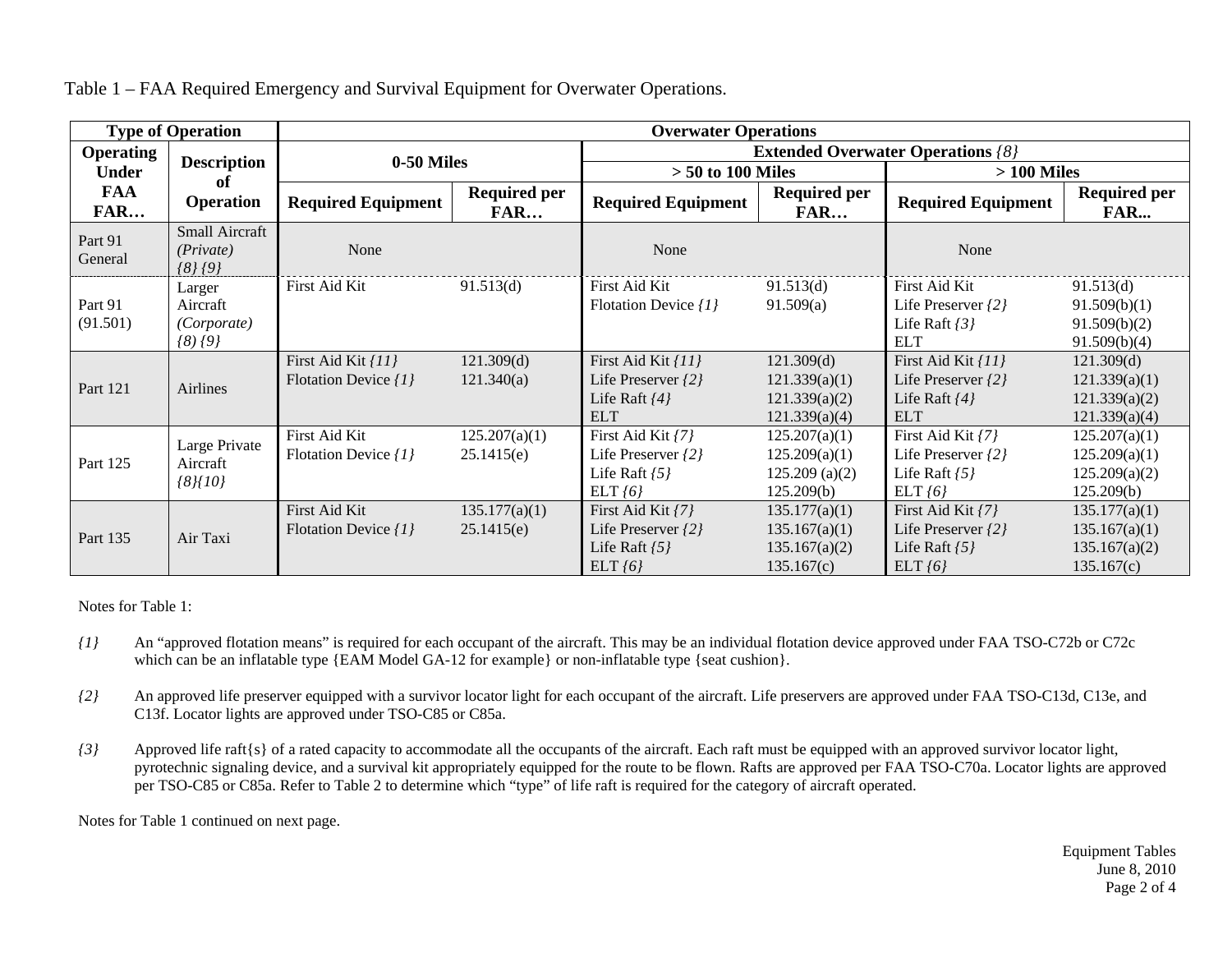Note for Table 1 (continued):

- *{4}* Approved life rafts of a rated capacity to accommodate all the occupants of the aircraft. Each raft must be equipped with an approved survivor locator light, pyrotechnic signaling device, and a survival kit appropriately equipped for the route to be flown. In the event of the loss of the largest life raft, the total overload capacity of all the remaining life rafts must be sufficient to accommodate all the occupants of the aircraft. A minimum of two {2} life rafts are required per aircraft. Rafts are approved per FAA TSO-C70a. Locator lights are approved per TSO-C85 or C85a. Refer to Table 2 to determine which "type" of life raft is required for the category of aircraft operated.
- *{5}* Approved life raft{s} of a rated capacity to accommodate all the occupants of the aircraft. Each raft must be equipped with an approved survivor locator light, pyrotechnic signaling device, and a survival kit appropriately equipped for the route to be flown or contain a canopy, radar reflector, repair kit, bailing bucket, signal mirror, whistle, knife, pump, oars, 75 ft. retaining line, compass dye marker, flashlight, food rations, water rations, fishing kit, and survival manual. Rafts are approved per FAA TSO-C70a. Locator lights are approved per TSO-C85 or C85a. Refer to Table 2 to determine which "type" of life raft is required for the category of aircraft operated.
- *{6}* An approved survival type {"S" Type} ELT attached to one of the life rafts on the aircraft.
- *{7}* Per FAR 125.207, one approved first aid kit is required per aircraft of more than 20 seats. Per FAR 135.177, one approved first aid kit is required per aircraft of more than 19 seats. FAA approval of first aid kits is held by the aircraft manufacturer as part of the aircraft's approval or by the operator directly. First aid kit manufacturers do not receive approval. Operators using kits that comply with the FARs (such as EAM's part nos. RE1013-107 or S3107-101) receive approval via their local FAA FSDO.
- *{8}* Per FAR Part 1 Definitions.
- *{9}* Small aircraft are < 12,500 lbs. max. certified takeoff weight. Large aircraft are  $> 12,500$  lbs. max. certified takeoff weight.
- *{10}* Large private aircraft which have a seating configuration of 20 or more passengers and a maximum payload capacity of 6,000 lbs. Many business operators of large, private aircraft such as the Boeing 737 (Boeing Business Jet BBJ) or MD-80/90 operate under Part 125.
- *{11}* Per FAR Part 121 Appendix A, the minimum number of approved first aid kits required is 1 for 0-50 passenger seats; 2 for 51 to150 passenger seats; 3 for 151 to 250 passenger seats; and 4 for more than 250 passenger seats. FAA approval of first aid kits is held by the aircraft manufacturer as part of the aircraft's approval or by the operator directly. First aid kit manufacturers do not receive approval. Operators using kits that comply with the FARs (such as EAM's part nos. RE1013-104, RE1013- 107 or S3107-101) receive approval via their local FAA FSDO.